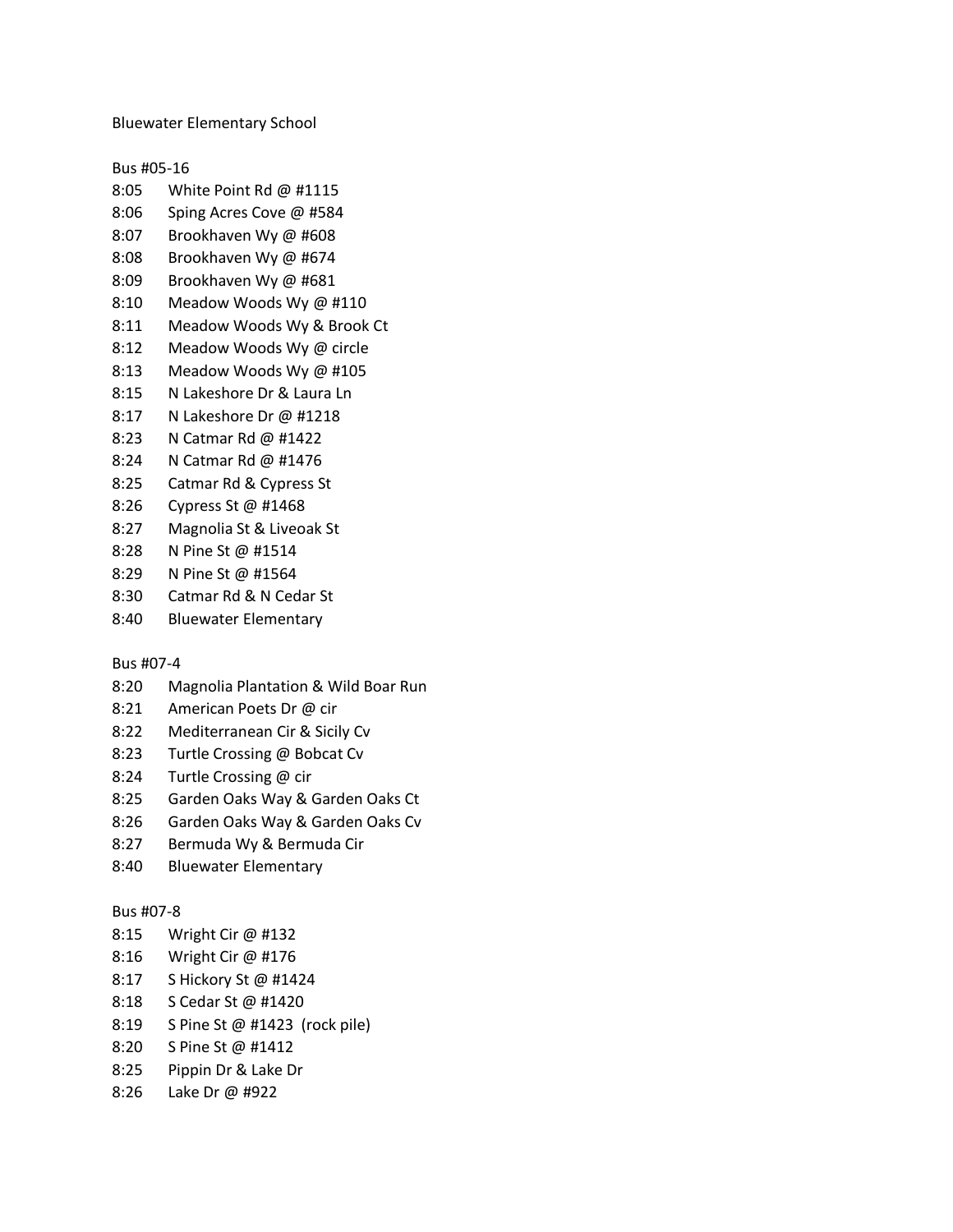- 8:27 Choctawhatchee Dr & Lake Dr
- 8:28 Choctawhatchee Dr & Crystal Ct
- 8:29 Choctawhatchee Dr & Pippin Dr
- 8:30 Choctawhatchee Dr & Christine Ct
- 8:40 Bluewater Elementary

## Bus #14-11

- 8:20 Antiqua Wy & St Joseph Cv
- 8:21 Antiqua Wy @ #327
- 8:22 Antiqua Wy & St Anne Cv
- 8:23 Nassau Dr & St Pierre Cv
- 8:24 Grenada Wy & Andros Wy
- 8:26 Barbados Wy & Nassau Dr
- 8:28 Bimini Wy & Antiqua Wy
- 8:30 Bluewater Blvd & Glen Lake Cir
- 8:31 Bluewater Blvd & Travers Ct
- 8:33 Canterbury Cir @ # 100
- 8:34 Canterbury Cir & Canterbury Cv E
- 8:35 Prestwick Dr @ # 710
- 8:40 Bluewater Elementary

Bus #14-12

- 8:19 Oakmont Dr & Gleneagles Dr
- 8:21 Oakmont Cir & Pinehurst Cv
- 8:22 Oakmont Cir @ #1604
- 8:23 Oakmont Cir @ #1618
- 8:24 Oakmont Cir & Sunset Cv
- 8:26 Oakmont Cir @ #1642
- 8:2 Winged Foot Dr & Sunningdale Cv
- 8:28 Winged Foot Dr & Birkdale Cir (W)
- 8:29 Winged Foot Dr & Windward Wy
- 8:30 Windward Cir @ #1301
- 8:31 Windward Cir @ #1309
- 8:32 Windward Ln @ #1332
- 8:33 Windward Ln @ #1381
- 8:34 Winged Foot Dr & Oakmont Pl
- 8:40 Bluewater Elementary

## Bus #21-03

- 8:25 Bay Dr & Lakeside Dr
- 8:26 Bay Dr @ #800 Royal Oak Village
- 8:27 Bay Dr @ #1000 Royal Oak Village
- 8:28 Bay Dr & Wren Way
- 8:29 Bay Dr & Ward Cove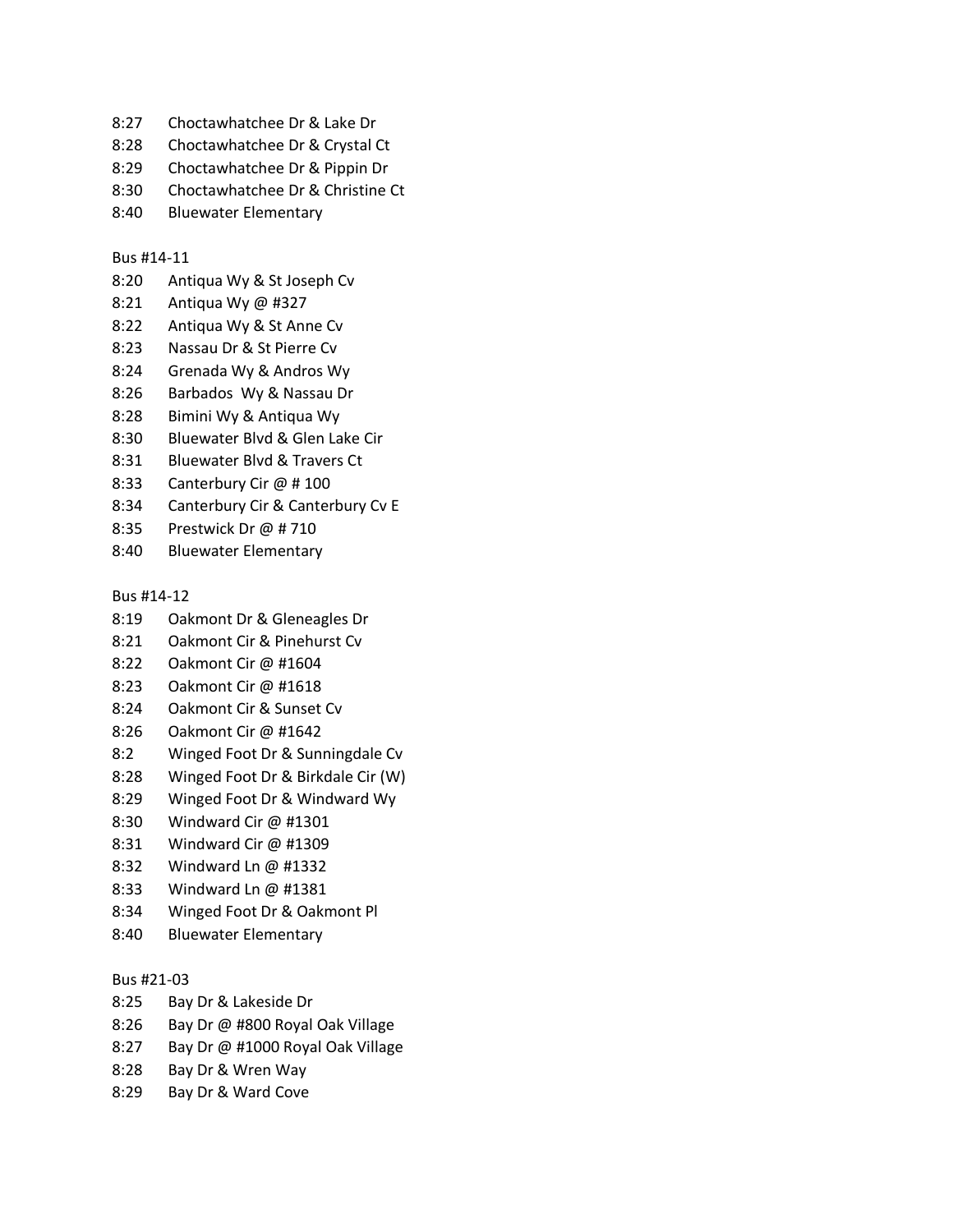- 8:30 Lido Cir & Capri Cv
- 8:31 Bay Dr & Oaklake Ln
- 8:32 Bay Dr & Fairway Lakes Dr
- 8:33 Jamaica Wy & Martinique Cv
- 8:34 Jamaica Wy & Antiqua Cv
- 8:35 Caribbean Wy & St Croix Cv
- 8:36 Caribbean Wy & St Thomas Cv
- 8:37 Caribbean Wy & St John Cv
- 8:38 Caribbean Wy & St Kitts Cv
- 8:39 St Kitts Cv @ #825
- 8:45 Bluewater Elementary

Bus #21-14

- 8:17 White Point Rd & Berringer Dr @ ent
- 8:20 Shipley Dr & N Bristol Ct
- 8:22 Shipley Dr @ #1216
- 8:23 Shipley Dr @ #1203
- 8:24 Olde Post Rd & Norwich Cir (W)
- 8:25 Olde Post Rd & Ardmore Ct
- 8:26 Olde Post Rd & Southminster Cir S
- 8:27 Olde Post Rd & Southminster Cir N
- 8:28 Olde Post Rd & Danbury Ct
- 8:29 Olde Post Rd & Pembrook Ct
- 8:30 Raintree Blvd & Newcastle Ct
- 8:31 Hampton Cir W & West Hampton Ct
- 8:32 Hampton Cir & Hampton Ct S
- 8:33 White Point Rd & Treasure Cv
- 8:40 Bluewater Elementary

Bus #21-15

- 8:08 Southwind Ct @ 3rd cul de sac
- 8:10 Baywind Dr @ #106
- 8:11 Baywind Dr @ #156
- 8:12 Baywind Dr @ #161
- 8:13 Baywind Dr @ triangle
- 8:16 Sunset Bch Blvd @ roundabout
- 8:18 Sunset Bch Blvd & Sunset Bch Cir
- 8:19 Windlake Dr & Windlake Ct
- 8:20 Windlake Dr @ red brick cir
- 8:23 Troon Dr E @ #1058
- 8:24 Troon Dr W @ #1020
- 8:26 Troon Dr W & Muirfield Way
- 8:27 Southwind Dr @ #1551
- 8:28 Southwind Dr & Turnberry Wy